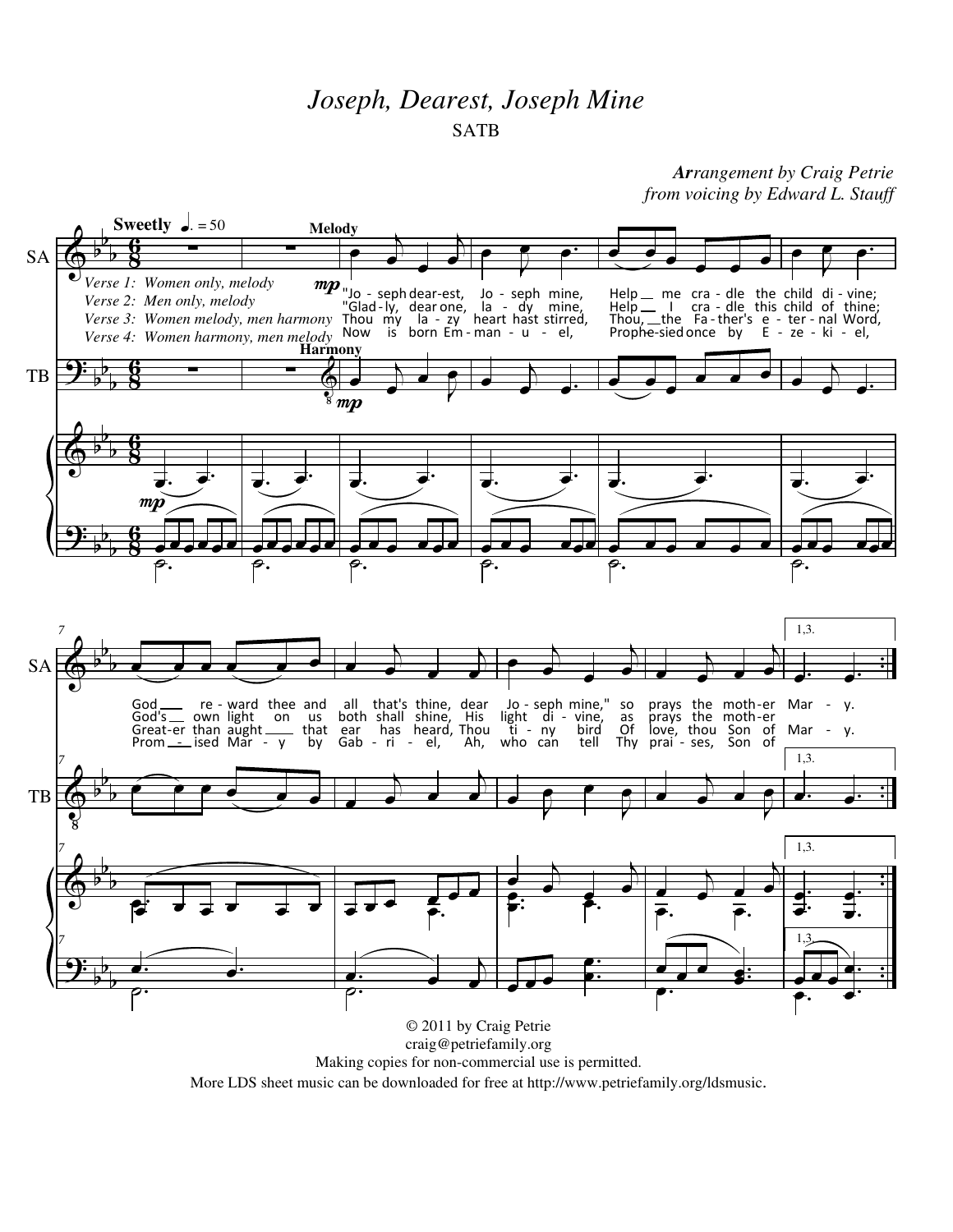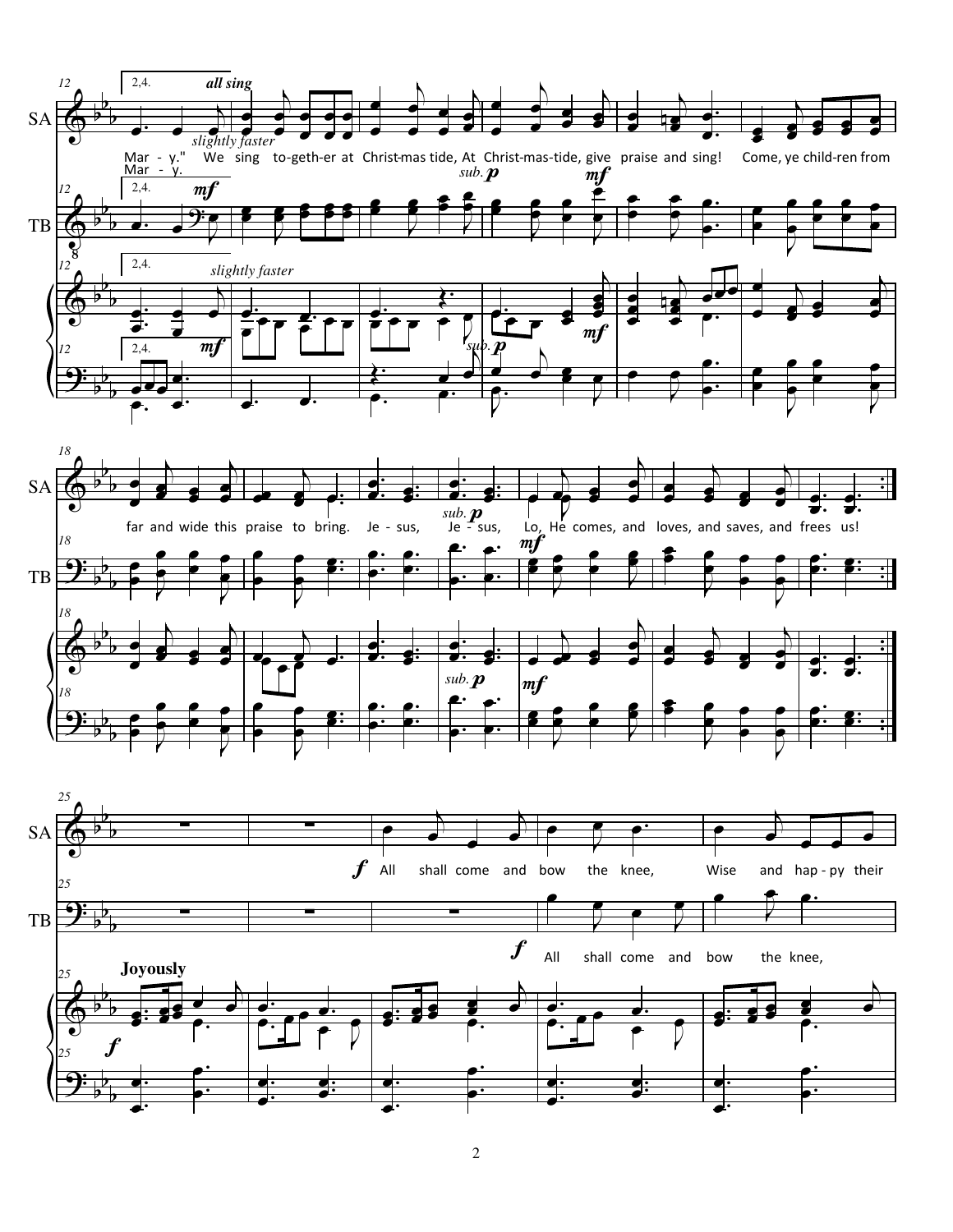



3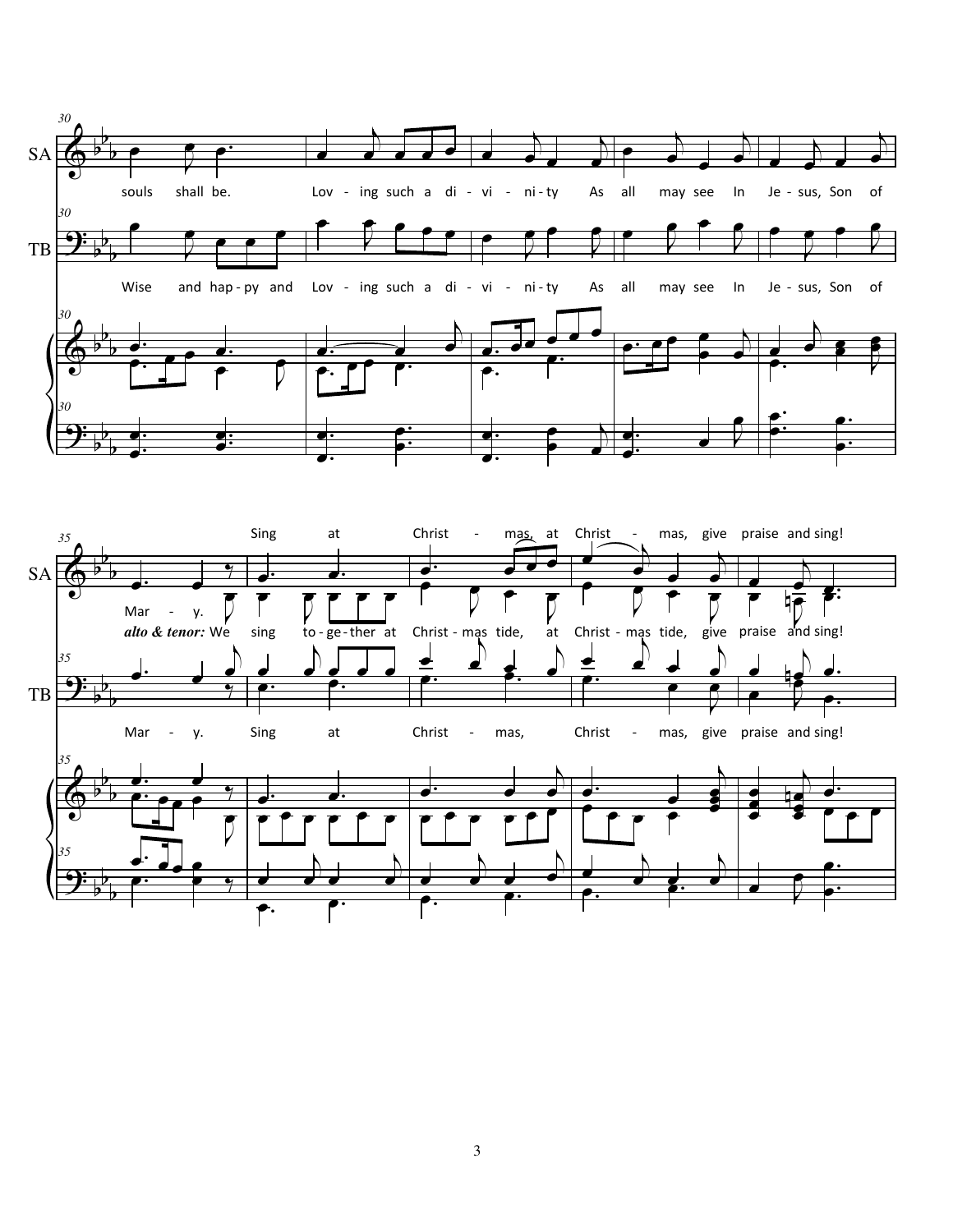



4